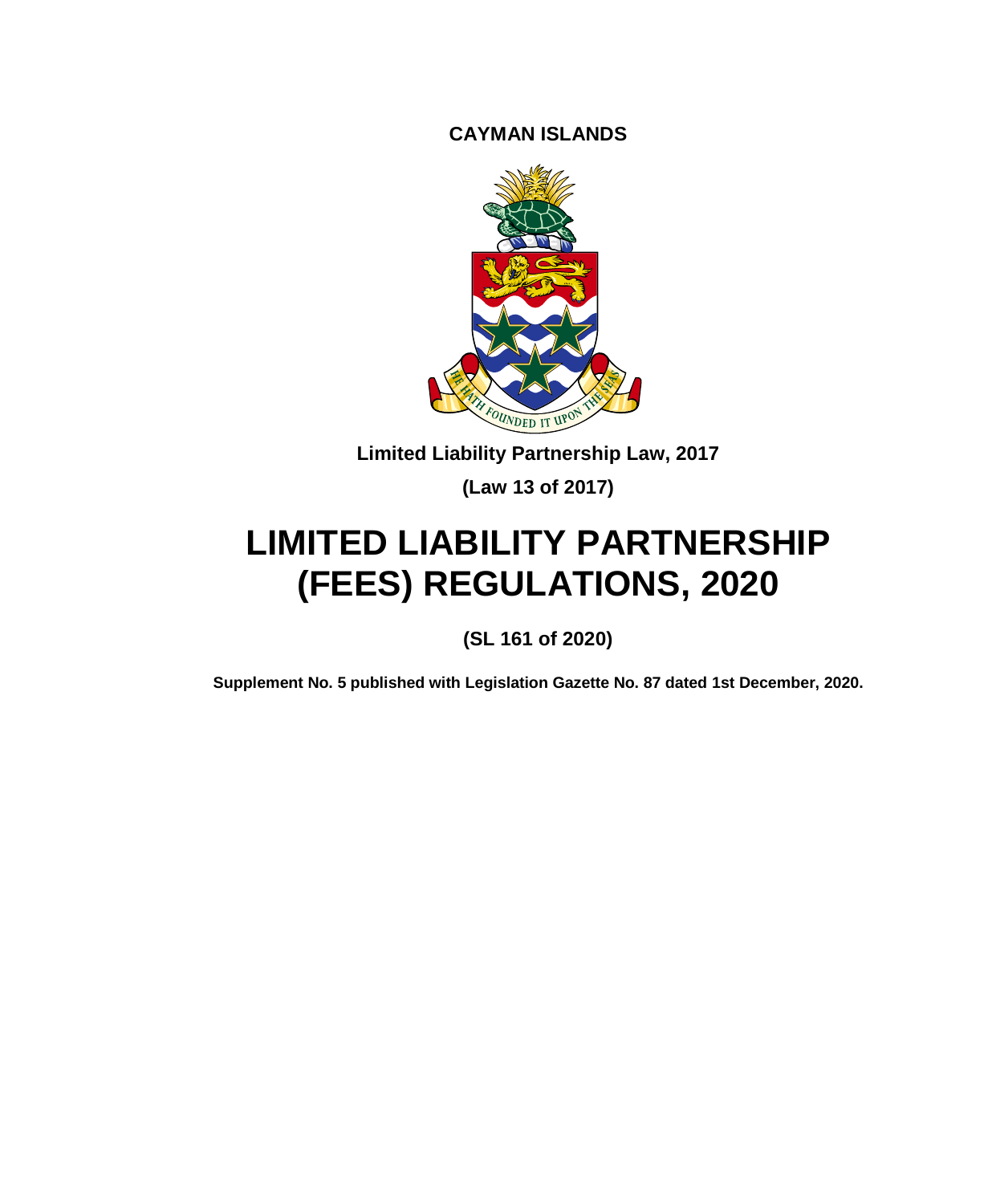## **PUBLISHING DETAILS**

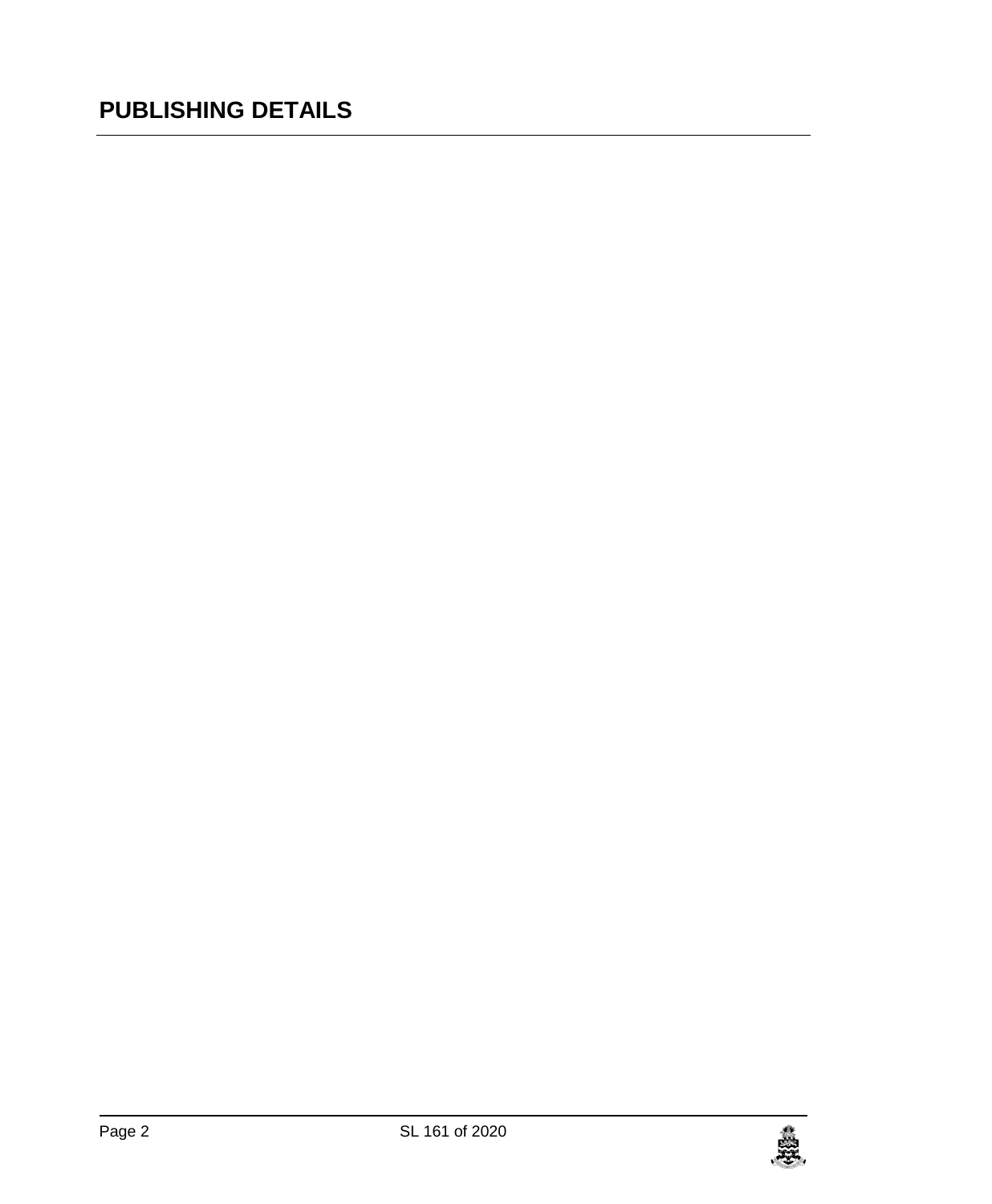#### **CAYMAN ISLANDS**



#### **Limited Liability Partnership Law, 2017**

## **(Law 13 of 2017)**

# **LIMITED LIABILITY PARTNERSHIP (FEES) REGULATIONS, 2020**

## **(SL 161 of 2020)**

In exercise of the powers conferred by section 50 of the Limited Liability Partnership Law, 2017, the Cabinet makes the following Regulations —

#### **1. Citation**

**1.** These Regulations may be cited as the Limited Liability Partnership (Fees) Regulations, 2020.

#### **Fees**

**2.** The prescribed fee for the item specified in column 2 of the Schedule is the corresponding amount specified for the item in column 4.

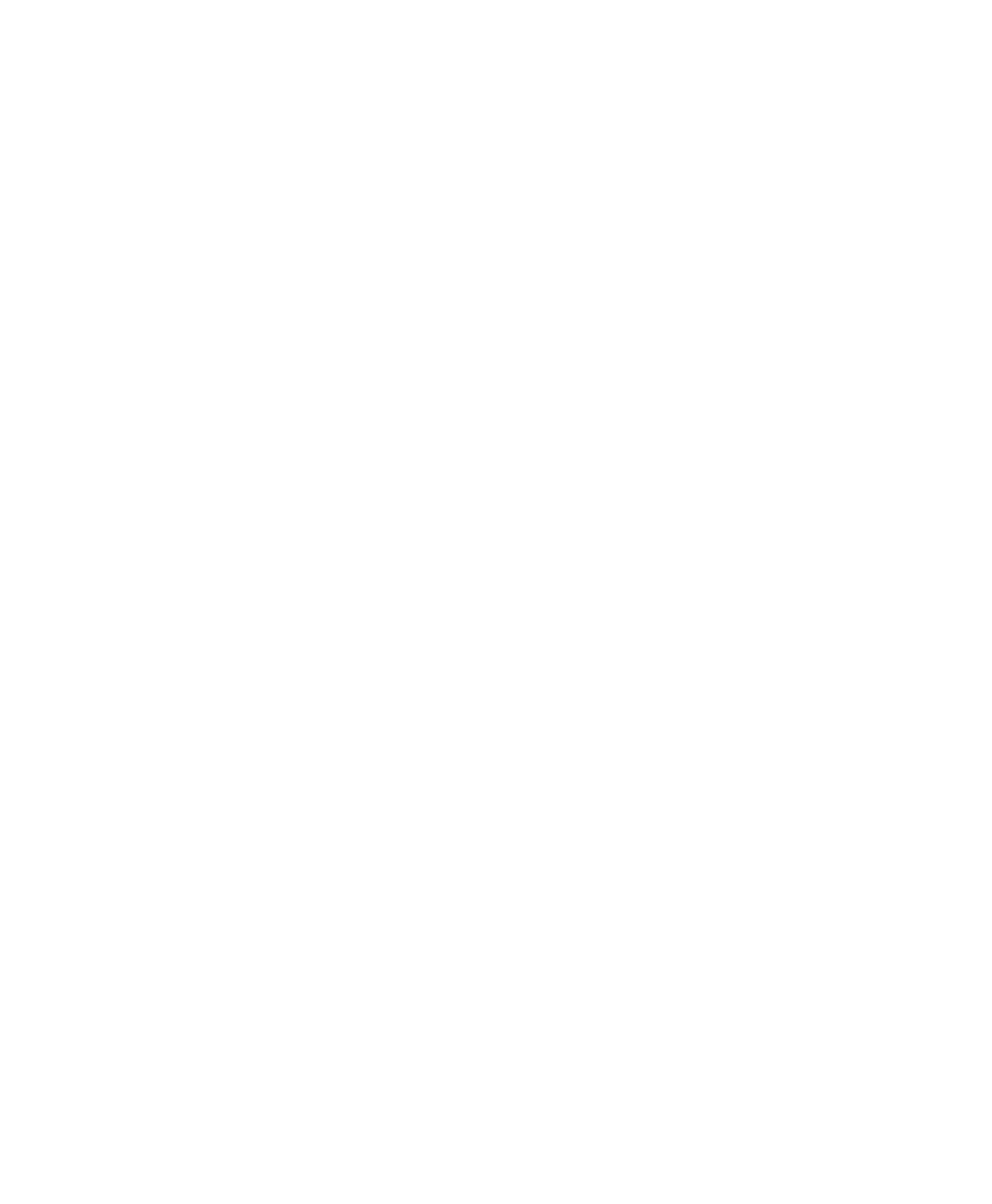## **SCHEDULE**

## *(regulation 2)*

### **Fees**

| Item             | <b>Description</b>                                                                  | <b>Section of Law</b> | Fee (KYD)                                                           |
|------------------|-------------------------------------------------------------------------------------|-----------------------|---------------------------------------------------------------------|
| 1.               | Name reservation:<br>7 days                                                         | 8(1B)(b)              | \$30                                                                |
| 2.               | Name reservation:<br>30 days                                                        | 8(1B)(b)              | \$60                                                                |
| 3.               | Name reservation:<br>60 days                                                        | 8(1B)(b)              | \$80                                                                |
| $\overline{4}$ . | Name reservation:<br>90 days                                                        | 8(1B)(b)              | \$120                                                               |
| 5.               | Name reservation:<br>120 days                                                       | 8(1B)(b)              | \$160                                                               |
| 6.               | Registration fee                                                                    | 18(2)                 | \$1,000                                                             |
| 7.               | the<br>information<br>Change<br>in<br>stated in the<br>registration<br>statement    | 19(1)                 | \$100                                                               |
| 8.               | Annual fee                                                                          | 20(1)                 | \$2,000                                                             |
| 9.               | Request to strike a limited $31(2)$<br>liability partnership off<br>the<br>register |                       | \$25                                                                |
| 10.              | Conversion fee                                                                      | 33(3)                 | \$1,000<br>(same as the<br>registration fee under<br>section 18(2)) |
| 11.              | Deregistration of an applicant 38(2)(b)                                             |                       | \$6,000                                                             |